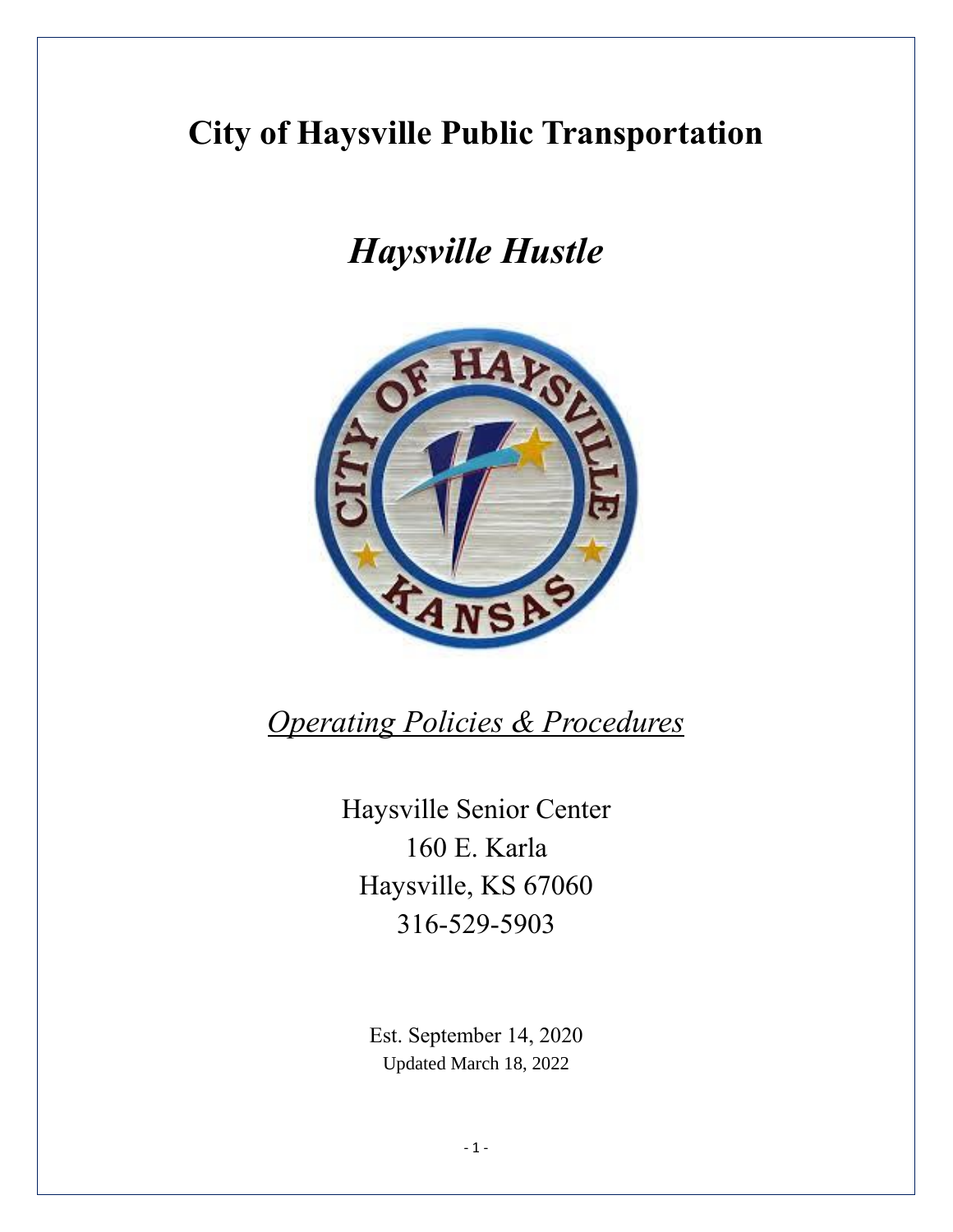# Table of Contents

|    |                                                                                                            | 3                                                                                                                                                                                                                                                                                                                                                                                                                                                                                                                                                                                                                                                                                                                                                                             |
|----|------------------------------------------------------------------------------------------------------------|-------------------------------------------------------------------------------------------------------------------------------------------------------------------------------------------------------------------------------------------------------------------------------------------------------------------------------------------------------------------------------------------------------------------------------------------------------------------------------------------------------------------------------------------------------------------------------------------------------------------------------------------------------------------------------------------------------------------------------------------------------------------------------|
| a. | Haysville Hustle Public Transportation Program                                                             |                                                                                                                                                                                                                                                                                                                                                                                                                                                                                                                                                                                                                                                                                                                                                                               |
| h. | <b>Mission Statement</b>                                                                                   |                                                                                                                                                                                                                                                                                                                                                                                                                                                                                                                                                                                                                                                                                                                                                                               |
|    |                                                                                                            |                                                                                                                                                                                                                                                                                                                                                                                                                                                                                                                                                                                                                                                                                                                                                                               |
|    |                                                                                                            | $3 - 7$                                                                                                                                                                                                                                                                                                                                                                                                                                                                                                                                                                                                                                                                                                                                                                       |
|    |                                                                                                            |                                                                                                                                                                                                                                                                                                                                                                                                                                                                                                                                                                                                                                                                                                                                                                               |
|    |                                                                                                            |                                                                                                                                                                                                                                                                                                                                                                                                                                                                                                                                                                                                                                                                                                                                                                               |
|    |                                                                                                            |                                                                                                                                                                                                                                                                                                                                                                                                                                                                                                                                                                                                                                                                                                                                                                               |
|    |                                                                                                            |                                                                                                                                                                                                                                                                                                                                                                                                                                                                                                                                                                                                                                                                                                                                                                               |
|    |                                                                                                            |                                                                                                                                                                                                                                                                                                                                                                                                                                                                                                                                                                                                                                                                                                                                                                               |
|    |                                                                                                            |                                                                                                                                                                                                                                                                                                                                                                                                                                                                                                                                                                                                                                                                                                                                                                               |
|    |                                                                                                            |                                                                                                                                                                                                                                                                                                                                                                                                                                                                                                                                                                                                                                                                                                                                                                               |
|    |                                                                                                            |                                                                                                                                                                                                                                                                                                                                                                                                                                                                                                                                                                                                                                                                                                                                                                               |
|    |                                                                                                            |                                                                                                                                                                                                                                                                                                                                                                                                                                                                                                                                                                                                                                                                                                                                                                               |
|    |                                                                                                            |                                                                                                                                                                                                                                                                                                                                                                                                                                                                                                                                                                                                                                                                                                                                                                               |
|    |                                                                                                            |                                                                                                                                                                                                                                                                                                                                                                                                                                                                                                                                                                                                                                                                                                                                                                               |
|    |                                                                                                            |                                                                                                                                                                                                                                                                                                                                                                                                                                                                                                                                                                                                                                                                                                                                                                               |
|    |                                                                                                            |                                                                                                                                                                                                                                                                                                                                                                                                                                                                                                                                                                                                                                                                                                                                                                               |
|    |                                                                                                            |                                                                                                                                                                                                                                                                                                                                                                                                                                                                                                                                                                                                                                                                                                                                                                               |
|    |                                                                                                            |                                                                                                                                                                                                                                                                                                                                                                                                                                                                                                                                                                                                                                                                                                                                                                               |
|    |                                                                                                            |                                                                                                                                                                                                                                                                                                                                                                                                                                                                                                                                                                                                                                                                                                                                                                               |
|    |                                                                                                            |                                                                                                                                                                                                                                                                                                                                                                                                                                                                                                                                                                                                                                                                                                                                                                               |
|    |                                                                                                            |                                                                                                                                                                                                                                                                                                                                                                                                                                                                                                                                                                                                                                                                                                                                                                               |
|    |                                                                                                            |                                                                                                                                                                                                                                                                                                                                                                                                                                                                                                                                                                                                                                                                                                                                                                               |
|    |                                                                                                            | $8-9$                                                                                                                                                                                                                                                                                                                                                                                                                                                                                                                                                                                                                                                                                                                                                                         |
| a. | <b>General Rules</b>                                                                                       |                                                                                                                                                                                                                                                                                                                                                                                                                                                                                                                                                                                                                                                                                                                                                                               |
| h. | Driver Discretion to Refuse Service Based on Behavior                                                      |                                                                                                                                                                                                                                                                                                                                                                                                                                                                                                                                                                                                                                                                                                                                                                               |
|    |                                                                                                            | 9                                                                                                                                                                                                                                                                                                                                                                                                                                                                                                                                                                                                                                                                                                                                                                             |
|    |                                                                                                            | 10                                                                                                                                                                                                                                                                                                                                                                                                                                                                                                                                                                                                                                                                                                                                                                            |
| 2. | 1.<br>f.<br>g.<br>$\mathbf{i}$ .<br>$\mathbf{i}$ .<br>$\mathbf{1}$ .<br>n.<br>$\Omega$ .<br>q.<br>r.<br>4. | <b>General Information</b><br>c. Program Funding<br>Operations<br><b>Service Hours</b><br>a.<br>b. Service Area<br>c. Passenger Limit<br>d. Payment and Tokens<br>e. Financial Assistance Program<br>Medically Necessary Requests/Equipment<br>Scheduling A Ride<br>h. Cancellations/No Show Policy<br>Pick-Ups & Drop Offs<br>Pickup Window<br>k. Wheelchairs & Other Mobility Devices<br><b>Child Safety Seats</b><br>m. Service Animals & Emotional Support Pets<br>Boarding and Securement of Passengers<br>Driver Assistance & Attendants<br>p. Packages<br>Late Arrival Due to Traffic or Inclement Weather<br><b>Operations During Inclement Weather And Emergency Events</b><br>3. Code of Conduct<br>Complaints<br>Operating Policies and Procedures Acknowledgement |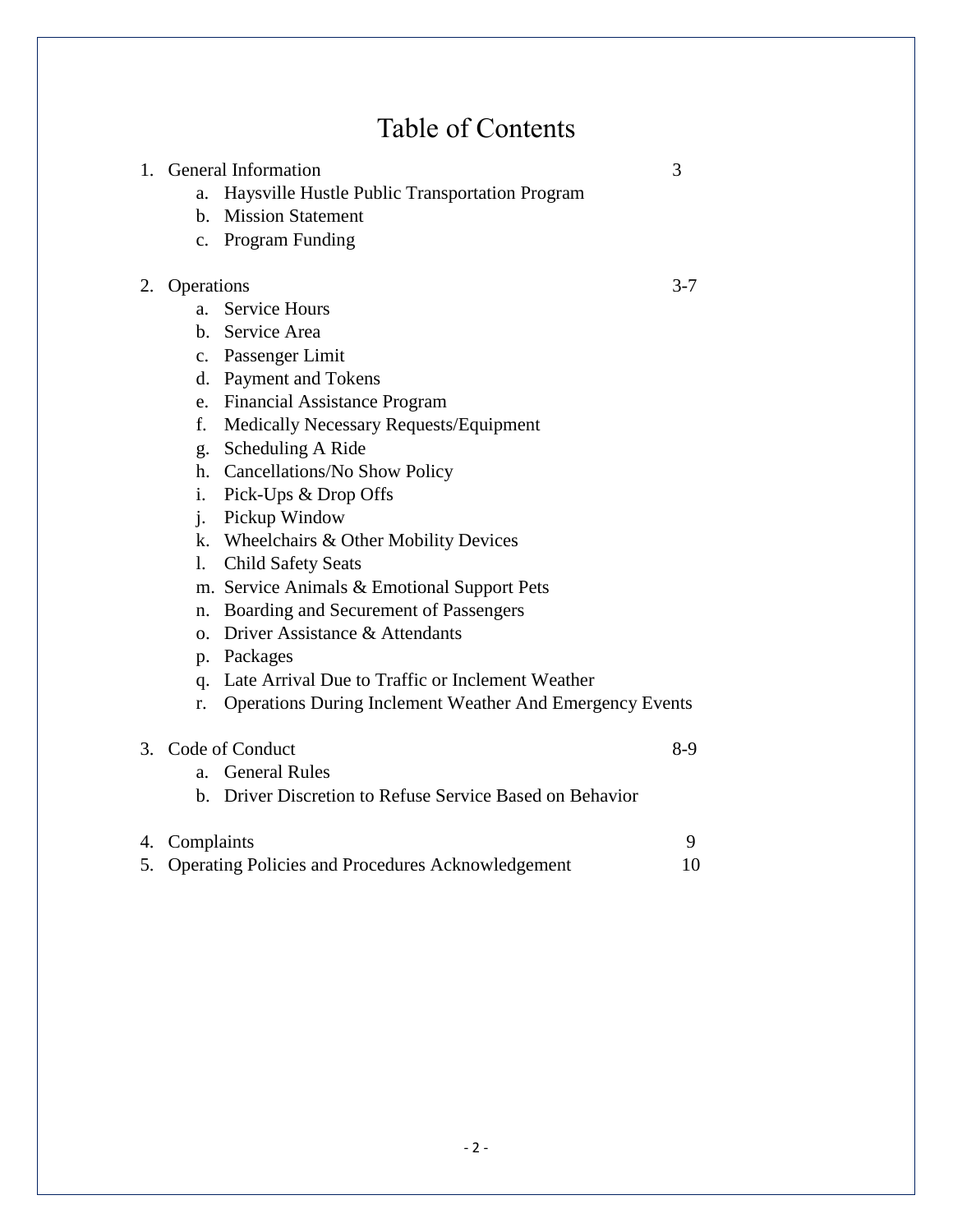# **GENERAL INFORMATION**

#### **Haysville Hustle Public Transportation Program**

The Haysville Hustle bus service provides low-cost public transportation in the City of Haysville. The vehicle being used is a paratransit bus, which is equipped to accommodate the special needs of the elderly and the disabled. Haysville Hustle is a demand-response (curb-to-curb) service, first come, first serve availability program. Demand response services are general public transportation that provides service from origin to destination on demand.

#### **Mission Statement**

Haysville Hustle's mission is to provide public transportation that is safe, affordable, and accessible to senior citizens, disabled citizens, and those without dependable private transportation, thereby allowing regular and consistent access to goods, services, and activities that promote a healthful and positive lifestyle.

#### **Program Funding**

The City of Haysville's Public Transportation Program is funded in part by a Section 5310 grant for Enhanced Mobility of Seniors and Individuals with Disabilities.

# **OPERATIONS**

#### **Service Hours**

The Hustle service hours are 8:00 am - 4:30 pm, Monday through Friday.

The Senior Center hours are from 8:00 am - 5:00 pm, Monday through Friday. Haysville Hustle will not operate on weekends, City observed holidays or whenever the Senior Center is closed. If the holiday lands on a Saturday, offices will be closed on Friday. If the holiday lands on a Sunday, offices will be closed on Monday.

#### **Service Area**

All persons residing in City of Haysville city limits are eligible to ride the Hustle. Rides must originate from within Haysville city limits. The bus will transport patrons within Haysville city limits with routes to  $47<sup>th</sup>/\text{Broadway}$  and  $63<sup>rd</sup>$  Street/K15 areas for shopping needs and connection points. Destination trips, bus routes and bus stops will be determined as the need arises.

Please note, if the individual resides in Wichita City limits, services are provided by the Wichita Transit and if the individual resides in Sedgwick County, services are provided by Sedgwick County Transit. Haysville Hustle does not duplicate transit services. Transfers while in the City of Wichita may be accessed by using Wichita Transit's fixed routes, Paratransit services or private pay options, i.e. taxi or a transportation network company. No accommodations will be made for wait time or drive-thru requests. .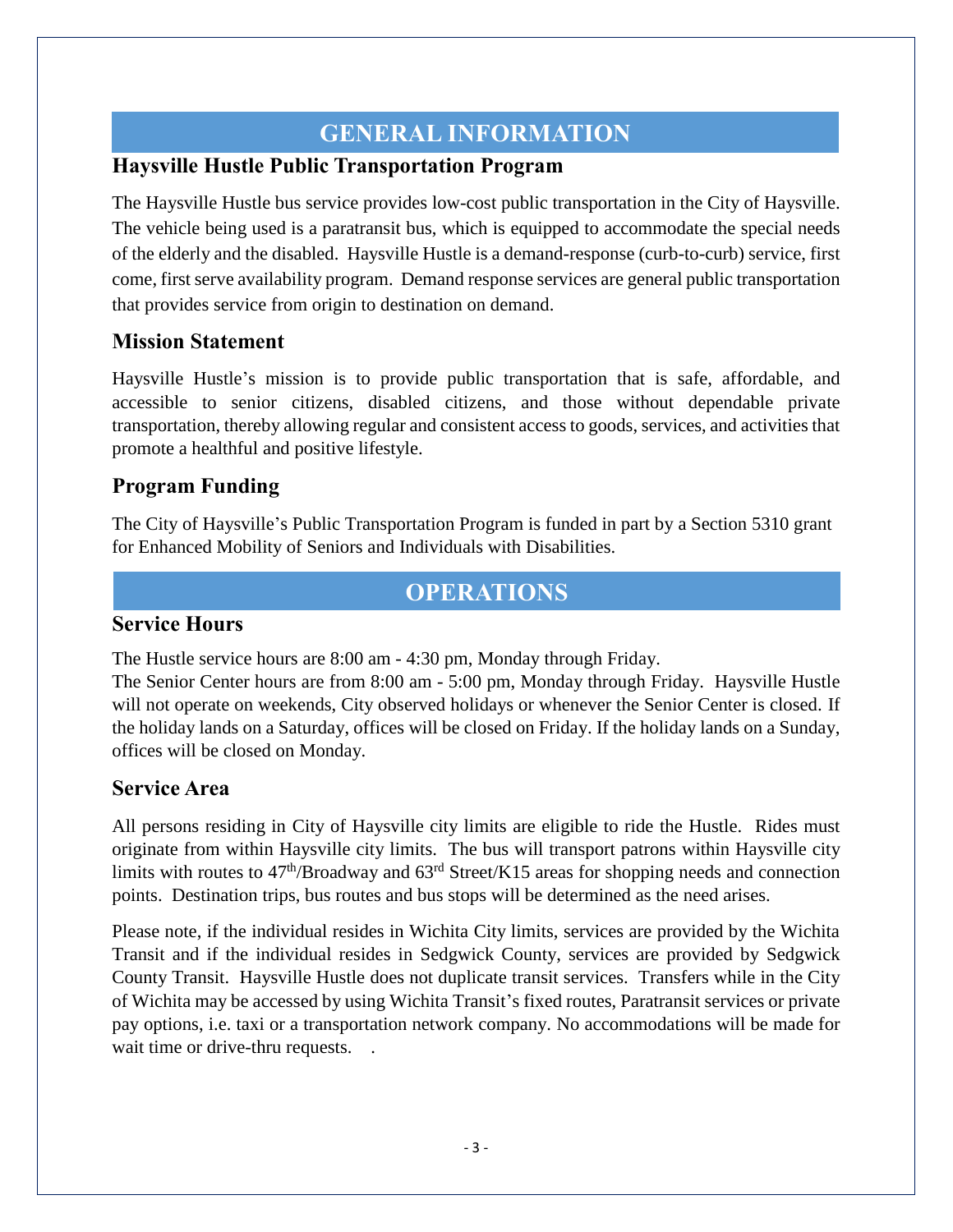## **Passenger Limit**

The Hustle has a 14 passenger limit. Dispatch and drivers must adhere to that number when scheduling riders.

#### **Payment & Tokens**

The Haysville Hustle will only accept pre-purchased tokens as payment for a ride. One \$2.00 token will serve as payment for a one-way ride. Tokens may be purchased in any quantity desired by rider. Haysville Hustle tokens are nonrefundable, have no expiration date and cannot be replaced if lost or stolen. Tokens must be presented at time of pick up.

Tokens will be available for purchase at:

Haysville Senior Center, 160 E. Karla (Cash, Credit/Debit Card, Check Accepted)

Tokens purchased over the phone will be delivered by the Haysville Hustle Driver when passenger boards the Hustle for their pre-scheduled trip.

Tokens for routinely scheduled rides must be purchased at least three business hours prior to the scheduled pick up time.

#### **Financial Assistance Program**

Individuals that reside within Haysville city limits and whose income falls below the State of Kansas Poverty Guidelines may qualify for assistance paying the cost for a rider's fare. Individuals must provide valid identification, proof of residence, and proof of income for two months at the time of application submission. Applicants must resubmit all required documentation every three months. Rider scholarships are distributed upon the availability of donated funds towards the Haysville Hustle Financial Assistance Program. Riders are limited to 12 one-way rides per week and a total of \$250 in assistance every three months.

Riders are responsible for notifying dispatch of any changes to their schedule. If no shows or late cancellations become excessive (3 within a 90 day time period) the rider will lose their eligibility for the financial assistance program for 60 days from their last offense and may be suspended from ridership for up to 30 days. For more information review the Cancellation/No Show Policy section in this manual.

## **Medically Necessary Requests/Equipment**

All medically necessary service requests must be noted when making a reservation, every effort to accommodate these requests will be made. Persons traveling with portable oxygen or other support equipment may be transported if it does not interfere with the rider or other passenger's safety.

## **Scheduling a Ride**

A reservation is required to ride. It is recommended that reservations be made at least 24 hours in advance. Reservations may be made the same day if space is available. Rides are scheduled on a first-come, first-served basis. Subject to availability, changes to a scheduled ride may occur by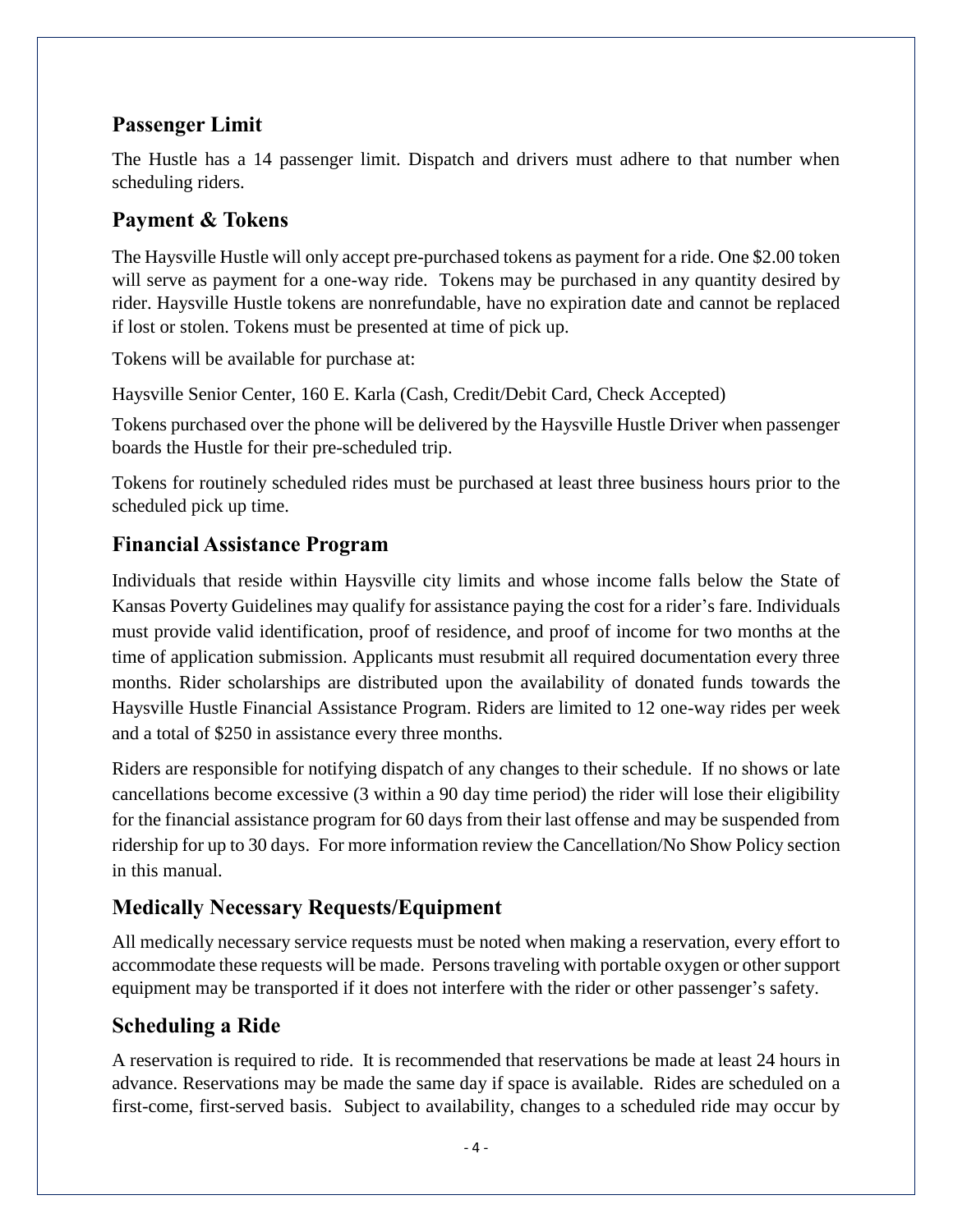contacting dispatch during regular business hours. Changes cannot be made by the driver or during a trip already in progress.

Riders must complete all registration forms prior to scheduling a ride. Forms are available at the senior center or available to fill out online at [www.haysville-ks.com/haysville-hustle.](http://www.haysville-ks.com/haysville-hustle) When making a reservation, riders will be asked to provide their name, address of origin, and destination, along with any special circumstances (service animal, mobility needs, etc.). Reservations for a ride can only be made by someone 16 years old and older. Children under the age of eight (8) must be accompanied by someone (12) twelve years and older. Children between the ages of eight (8) and seventeen (17) may ride by themselves, but only after a parent or guardian has completed all necessary registration forms.

If the rider resides in a large building or institution, the pick-up/drop-off location will be the main entrance for that building/apartment. If the rider has curb access from their individual residence/apartment, they will be picked up as close as possible to the curb directly in front of their apartment. Dispatch must be notified of any special pick-up requests during scheduling.

## **Cancellation/No Show Policy**

A late cancellation is defined as either a cancellation made less than 2 hours before the scheduled pickup time or a cancellation made at the door of the Hustle that has arrived within the pickup window. A no-show occurs when a rider fails to appear to board the Hustle for a scheduled trip. A rider with three (3) no-shows or late cancellations in a rolling 90-day period may be suspended from ridership for up to 30 days. A notice listing the violation dates and date of suspension will be sent to the rider's address on file via first class mail. A rider may appeal a suspension through the grievance procedure process outlined later in this document. When the dispatch office is closed, ride cancellation messages may be left on the voice mail system.

## **Pick-Ups & Drop Offs**

For pick-ups, riders must be ready and waiting at the designated pick-up location. The bus will wait for a rider in front of, or as close as possible to, the rider's designated pick-up location. Drivers will not come to the door to assist passengers. The driver may assist the passenger from the curb into the bus if requested. Riders need to be prompt and have Haysville Hustle token ready for the driver to retrieve as you board the bus.

If your pick-up is at an apartment complex or place of business, you should let the scheduler know when requesting the trip if there are any special instructions needed. Otherwise, drivers will pickup and drop-off at the main entrance or designated/pre-determined points of entry for safety reasons. For drop-offs, the driver will drop the rider off in front of, or as close as possible to, the pre-determined drop-off location.

#### **Pickup Window**

Haysville Hustle's pickup window is defined as 10 minutes before to 10 minutes after a scheduled pickup time. If the bus arrives at any time within this window, the driver will wait for five (5)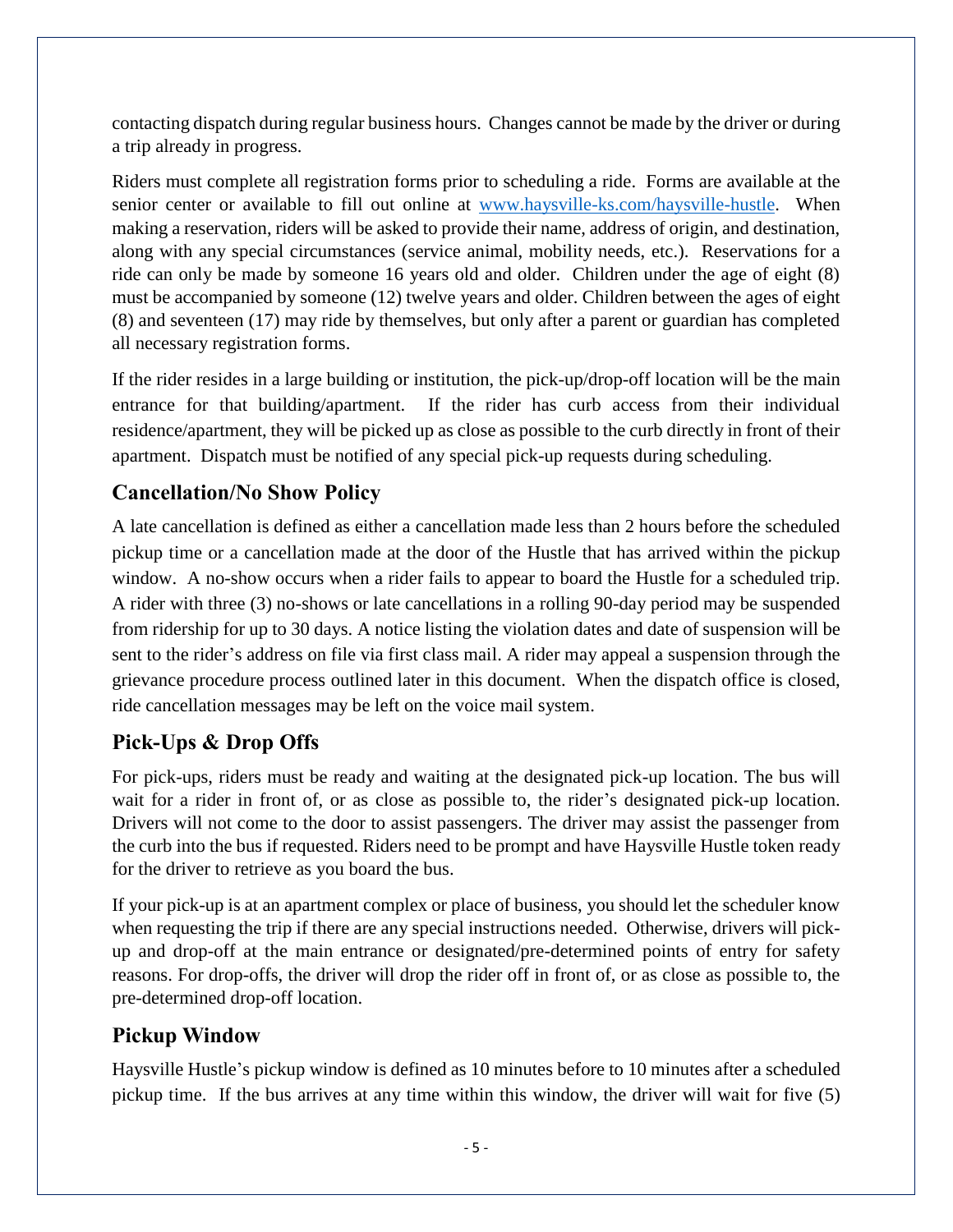minutes. A rider who fails to board the bus will be considered a no-show. If the bus arrives prior to the start of the pickup window, the driver's five (5) minute wait will not begin until the designated pickup window time. Riders should be ready for pick up at any time within the Haysville Hustle pick up window.

## **Wheelchairs & Other Mobility Devices**

The Haysville Hustle will attempt to accommodate wheelchairs and other mobility devices. Devices may not exceed 48" in length, 30" in width, or 600 pounds in total weight (occupied). Individuals with mobility devices exceeding these standards will be not be allowed to ride. For passenger safety, the Haysville Hustle will not transport riders with broken mobility devices or without properly working brakes. Mobility devices must be clean, safe, and in good working condition. Motorized wheelchairs must be able to be locked down and will not be allowed to ride without being locked down.

# **Child Safety Seats**

The Haysville Hustle does not provide child restraints or seats. Drivers are not permitted to carry children on or off the vehicle. If your child needs assistance you must provide it. Children three years and younger ride for free, with an adult.

#### **Bicycles**

The Haysville Hustle is available to transport two bicycles utilizing the bicycle rack on the front of the bus. The bus driver will lower the rack for the rider. It is the rider's responsibility to load the bike and secure the bike to the rack. Instructions are located on the front of the bus. The driver will inspect the securement before the rider may board the bus. Riders must notify dispatch of a bicycle transport at time of reservation.

## **Service Animals & Emotional Support Pets**

According to the Americans with Disabilities Act (ADA) a service animal is any animal that is individually trained or able to provide assistance to a person with a disability; or any animal that assists persons with disabilities by providing emotional support. Please inform the Haysville Hustle dispatcher if a service animal will be present when scheduling a ride. The animal's care and safety are the responsibility of the owner.

Documentation of current vaccinations will be required of passengers needing to travel with an emotional support or psychiatric service animal.

## **Boarding and Securement of Passengers**

Drivers will secure wheelchairs and other mobility devices. In some cases, the driver may ask the rider to transfer to a seat if it is not possible to secure the passenger safely. It is the rider's choice to transfer or remain in their mobility device. Individuals who cannot board the vehicle using the steps may use the wheelchair lift for access.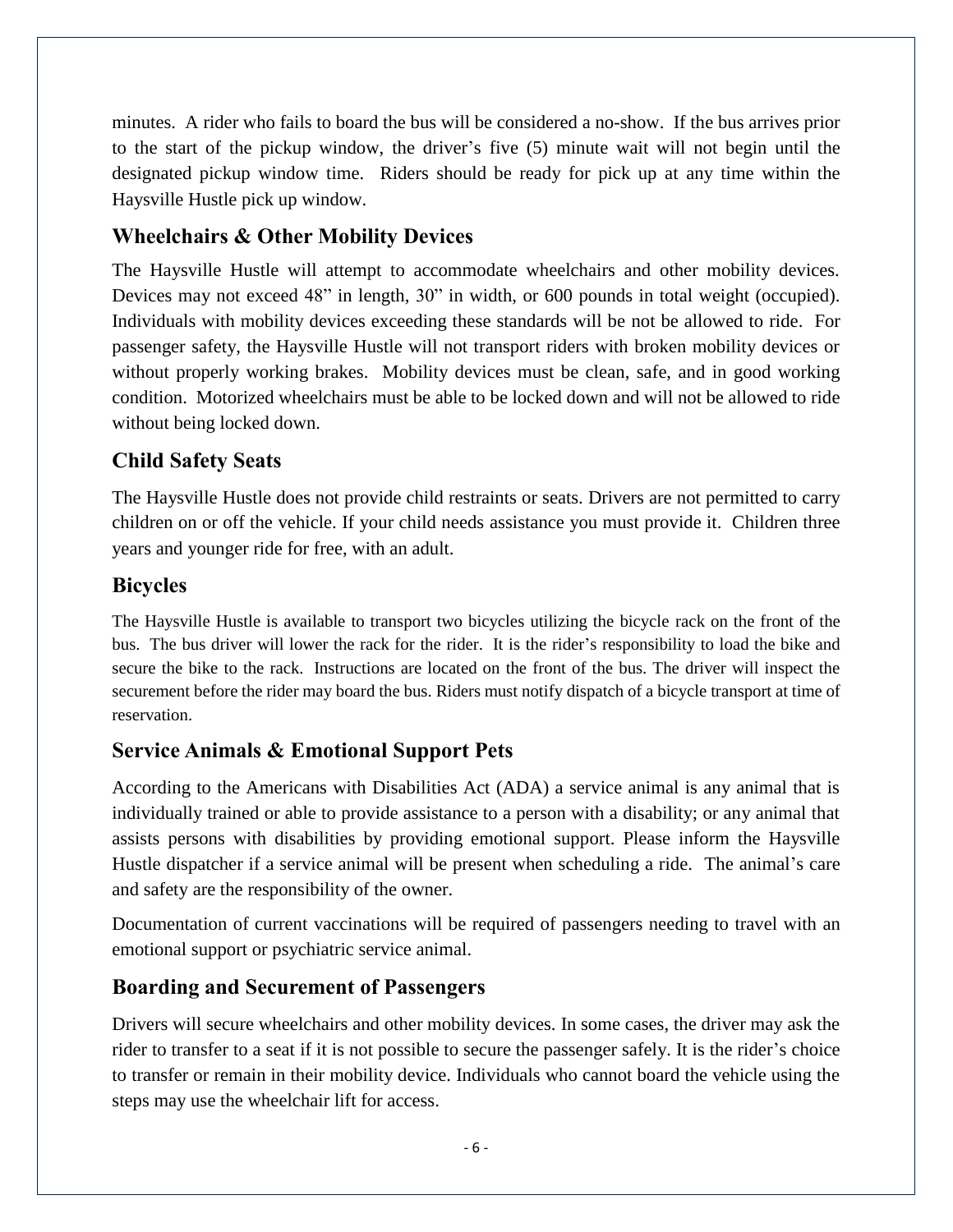#### **Driver Assistance & Attendants**

#### **Attendants**

- Haysville Hustle does NOT provide attendants.
- Attendants may accompany a rider that requires assistance at no charge.

#### **Assistance provided by Haysville Hustle Drivers**

- Assistance from the curb to the vehicle, boarding and securement in the vehicle.
- Securement of mobility device equipment and packages in the vehicle.

#### **Assistance NOT provided by Haysville Hustle Drivers**

- Assistance beyond the curb.
- Drivers are not permitted to carry children
- Drivers may not lift passengers
- Locking/unlocking doors or activating/deactivating house alarms.
- Looking for a lost Haysville Hustle Token.

#### **Packages**

Carry-on packages are limited to a total of 5, packages will be placed inside the tub for transport. Drivers may help a rider carry packages from the curb and on/off the vehicle.

Packages or personal items left on the bus will be held for 24 hours; however, perishable items will be discarded at the end of the day. Neither the driver nor the City of Haysville is liable for any damage that may occur to packages during transport.

## **Late Vehicles Due to Traffic or Inclement Weather**

Public transportation providers experience the same traffic and weather conditions as the rest of the commuting public. Occasionally, the bus may be late for a pick-up. If the vehicle has not arrived by 15 minutes after the scheduled pick-up time, call the Haysville Hustle Dispatch. Hustle staff will call scheduled riders when the bus is going to be late. They will know the status of the vehicle and what time to expect it. If a pick-up is more than 60 minutes after the scheduled pickup time, the ride will be free of charge unless the delay is due to inclement weather. This policy does not apply to rides delayed or cancelled due to inclement weather.

## **Operations during Inclement Weather or Emergency Events**

During inclement weather, the decision to operate the Haysville Hustle will be determination of the City of Haysville. Should factors dictate that the Hustle cannot operate in a safe manner, riders will be notified.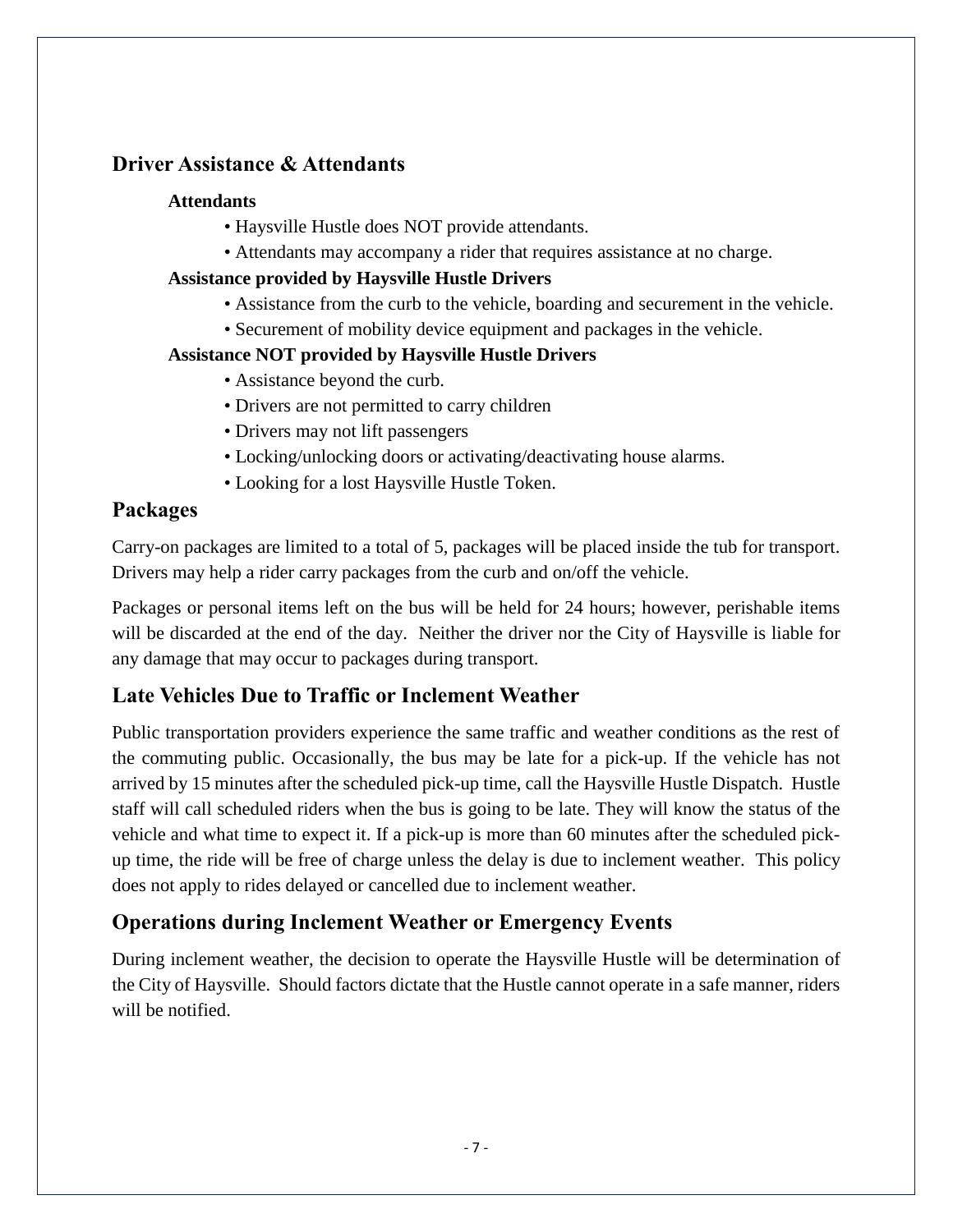# **CODE OF CONDUCT**

#### **General Rules**

The purpose of the Code of Conduct is to ensure a safe and orderly environment through well-defined policies and procedures. The Haysville Hustle has rules to support a consistent and positive environment. Inappropriate conduct will not be tolerated. Riders have a responsibility to respect each other, to comply with Haysville Hustle rules and policies, and to accept the consequences of their actions if they violate the following:

- 1. Riders must obey all instructions from the driver.
- 2. Prompt service can only occur when riders quickly board the bus and exit the bus at the appropriate times.
- 3. No loud voices, profanity, and/or obscene gestures. No bullying will be tolerated.
- 4. Passengers must respect the rights and safety of the driver and others.
- 5. Shirt and shoes are required.
- 6. Riders must have their payment token ready and present to the driver upon entering.
- 7. Riders must go directly to a seat and keep the aisles and exits clear. Riders are not to extend arms, hands, heads, or any body parts outside the windows.
- 8. Riders must remain in their seats silent at railroad crossings.
- 9. Passengers must remain properly seated at all times. This means back against the back of the seat and bottom against the bottom of the seat. The driver will signal when to get up from the bus seat if you are at your stop.
- 10. No standing while the vehicle is in motion.
- 11. Riders are not allowed to carry nuisance items or hazardous materials.
- 12. NO open carry of firearms or weapons of any kind will be allowed.
- 13. Smoking, vaping, or electronic cigarettes are NOT allowed to be used on the bus.
- 14. No riding under the influence of alcohol, drugs, or controlled substances.
- 15. Anyone with incontinence must be dry upon boarding the vehicle.
- 16. Riders are not allowed to have bodily fluids, blood components, exposed mucus membranes, or exposed wounds present on the body, or on any personal item(s).
- 17. Riders will be expected to pay for damages they cause to the bus.
- 18. Riders are responsible for cleaning up after themselves and leaving the bus in a clean and safe condition.
- 19. Patrons involved in any physical altercation will immediately be suspended for a period of five business days at a minimum (2nd violation).

#### **Driver Discretion to Refuse Service Based on Behavior**

The driver has the discretion to take measures if a rider engages in persistent, inappropriate or dangerous behavior. The driver's discretion may include refusing service, may require the rider to exit the bus or the driver may call the authorities if necessary. Riders who violate this code of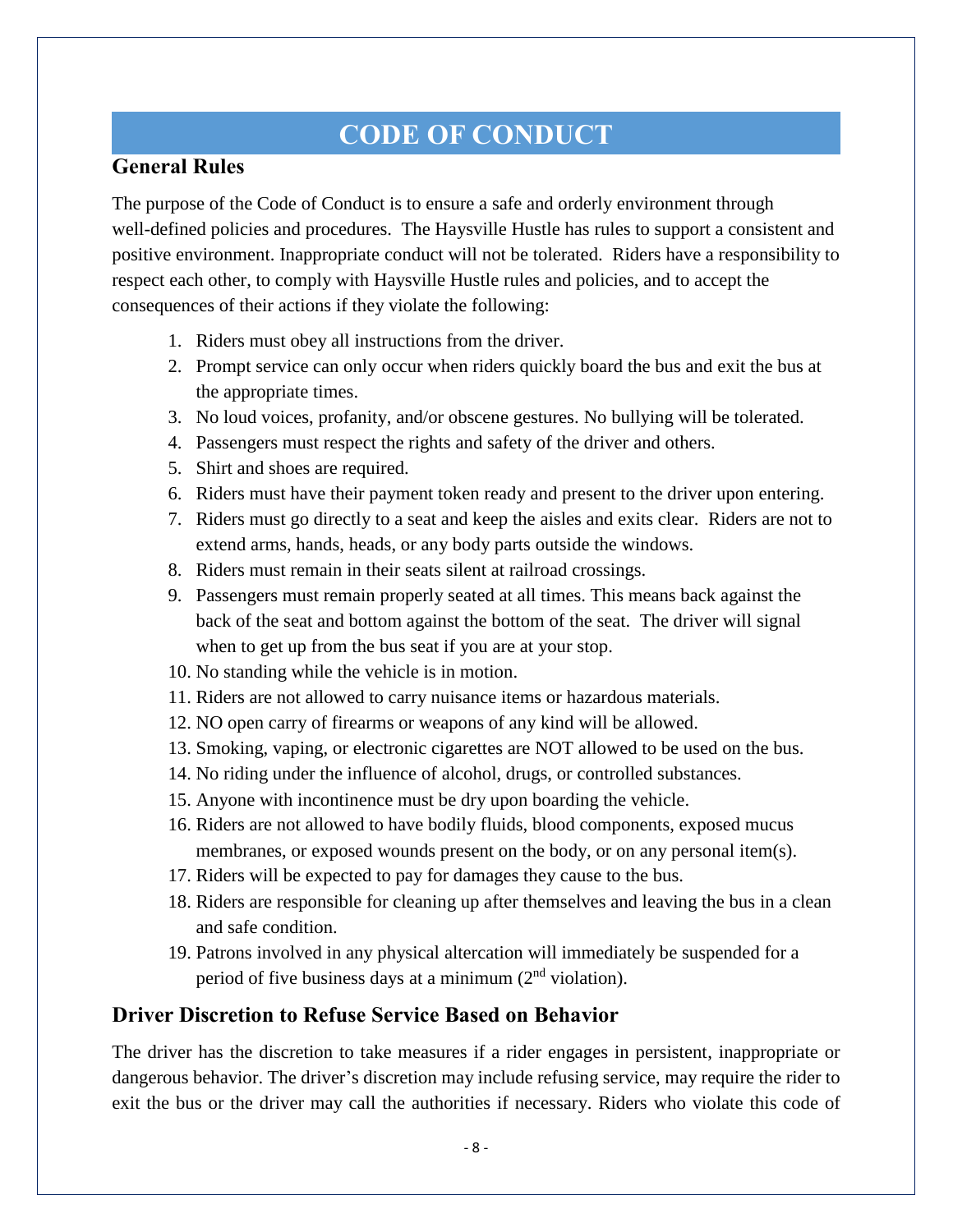conduct repeatedly will be subject to suspension of riding privileges. Riders who engage in physical abuse, cause physical injury to another rider or driver or verbal abuse may be subject to immediate and permanent suspension and possible criminal prosecution. Drivers will report violations of rules to dispatch.

If a conduct violation occurs, these actions will be taken:

- 1. 1<sup>st</sup> violation Warning issued and given to the rider. The warning must be signed (by a parent or guardian, for minor riders) and returned to the dispatch before the rider is permitted to utilize the service again.
- 2.  $2<sup>nd</sup>$  violation will result is suspension from the Haysville Hustle for five days.
- 3.  $3<sup>rd</sup>$  The third violation will result in a letter stating suspension of one month.
- 4. All additional violations in any 12-month period will result in a letter stating that the rider is suspended from riding the Haysville Hustle for six months.

# **COMPLAINTS**

The Haysville Hustle program is operated through the Haysville Senior Center. The physical address is 160 Karla Avenue, Haysville Kansas, 67060.

| Haysville Hustle Dispatch           | 316-529-5903 |
|-------------------------------------|--------------|
| Senior Center Director, Kim Landers | 316-529-5903 |

Riders have a right to dispute or file a complaint regarding service. Contact the Haysville Hustle Dispatch at 316.529.5903. The Dispatch receives all telephone and verbal complaints and documents them prior to notifying the Administrator. If a satisfactory solution cannot be reached, a written or email grievance may be filed within 10 days of the incident or complaint to the City of Haysville Deputy Administrative Officer for an assessment of the situation.

> Georgie Carter, Deputy Administrative Officer 200 W. Grand Haysville, KS 67060 316.529.5900 [gcarter@haysville-ks.com](mailto:gcarter@haysville-ks.com)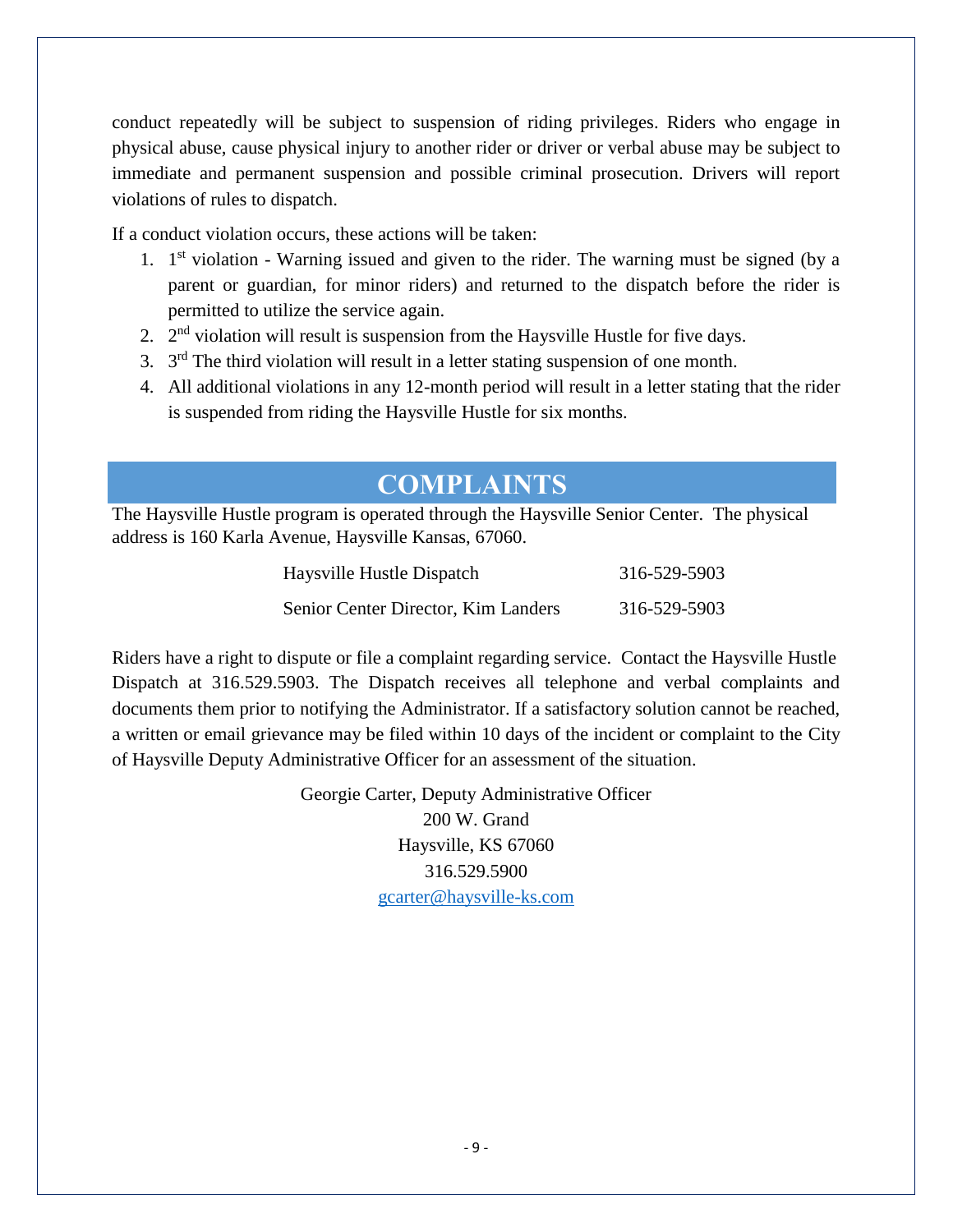# **OPERATING POLICIES AND PROCEDURES**

\_\_\_\_\_\_\_\_\_\_\_\_\_\_\_\_\_\_\_\_\_\_\_\_\_\_\_\_\_\_\_\_\_\_\_\_\_\_\_\_\_\_\_\_\_\_\_\_\_\_\_\_\_\_\_\_\_\_\_\_\_\_\_\_\_\_\_\_\_\_\_\_\_\_\_\_\_\_

\_\_\_\_\_\_\_\_\_\_\_\_\_\_\_\_\_\_\_\_\_\_\_\_\_\_\_\_\_\_\_\_\_\_\_\_\_\_\_\_\_\_\_\_\_\_\_\_\_\_\_\_\_\_\_\_\_\_\_\_\_\_\_\_\_\_\_\_\_\_\_\_\_\_\_\_\_\_

\_\_\_\_\_\_\_\_\_\_\_\_\_\_\_\_\_\_\_\_\_\_\_\_\_\_\_\_\_\_\_\_\_\_\_\_\_\_\_\_\_\_\_\_\_\_\_\_\_\_\_\_\_\_\_\_\_\_\_\_\_\_\_\_\_\_\_\_\_\_\_\_\_\_\_\_\_\_

\_\_\_\_\_\_\_\_\_\_\_\_\_\_\_\_\_\_\_\_\_\_\_\_\_\_\_\_\_\_\_\_\_\_\_\_\_\_\_\_\_\_\_\_\_\_\_\_\_\_\_\_\_\_\_\_\_\_\_\_\_\_\_\_\_\_\_\_\_\_\_\_\_\_\_\_\_

I have read and understand that these rules and procedures are in place to promote a safe and respectful bus environment.

I further understand that this form must be signed and returned before riding the Haysville Hustle.

#### **Rider's Signature:**

*(Signature)*

*(Please Print)*

#### **Parent/guardian's Signature (if under 18):**

*(Signature)*

*(Please Print)*

Rider/Parent/guardian's phone number (if under 18):

| Home              |  |  |  |
|-------------------|--|--|--|
| C <sub>2</sub> 11 |  |  |  |

| ンシェエ |  |  |  |  |  |
|------|--|--|--|--|--|
|      |  |  |  |  |  |
|      |  |  |  |  |  |
|      |  |  |  |  |  |
|      |  |  |  |  |  |
|      |  |  |  |  |  |
|      |  |  |  |  |  |

Work **Work**